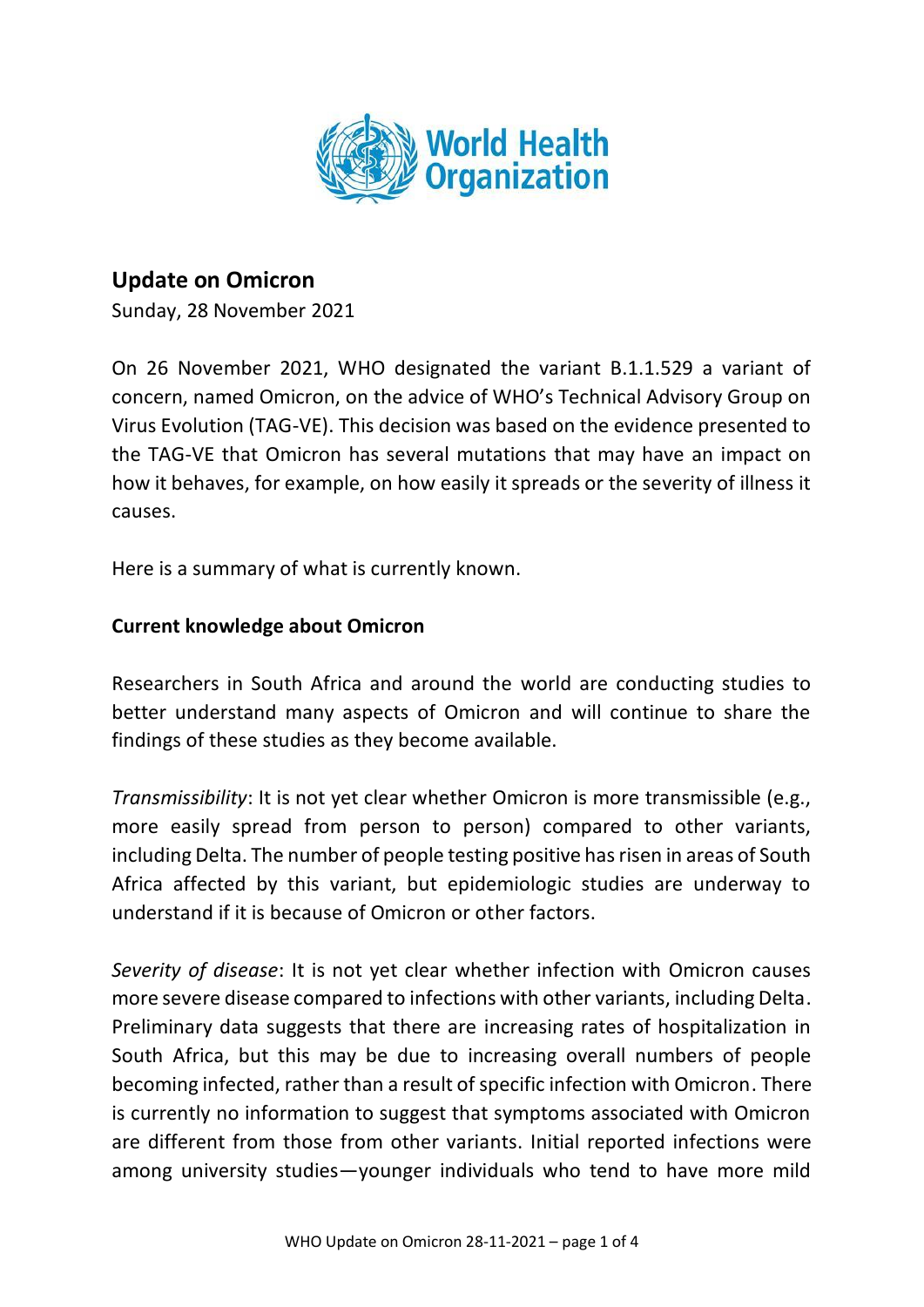disease—but understanding the level of severity of the Omicron variant will take days to several weeks. All variants of COVID-19, including the Delta variant that is dominant worldwide, can cause severe disease or death, in particular for the most vulnerable people, and thus prevention is always key.

### **Effectiveness of prior SARS-CoV-2 infection**

Preliminary evidence suggests there may be an increased risk of reinfection with Omicron (i.e. people who have previously had COVID-19 could become reinfected more easily with Omicron), as compared to other variants of concern, but information is limited. More information on this will become available in the coming days and weeks.

*Effectiveness of vaccines*: WHO is working with technical partners to understand the potential impact of this variant on our existing countermeasures, including vaccines. Vaccines remain critical to reducing severe disease and death, including against the dominant circulating virus, Delta. Current vaccines remain effective against severe disease and death.

*Effectiveness of current tests*: The widely used PCR tests continue to detect infection, including infection with Omicron, as we have seen with other variants as well. Studies are ongoing to determine whether there is any impact on other types of tests, including rapid antigen detection tests.

*Effectiveness of current treatments*: Corticosteroids and IL6 Receptor Blockers will still be effective for managing patients with severe COVID-19. Other treatments will be assessed to see if they are still as effective given the changes to parts of the virus in the Omicron variant.

#### **Studies underway**

At the present time, WHO is coordinating with a large number of researchers around the world to better understand Omicron. Studies currently underway or underway shortly include assessments of transmissibility, severity of infection (including symptoms), performance of vaccines and diagnostic tests, and effectiveness of treatments.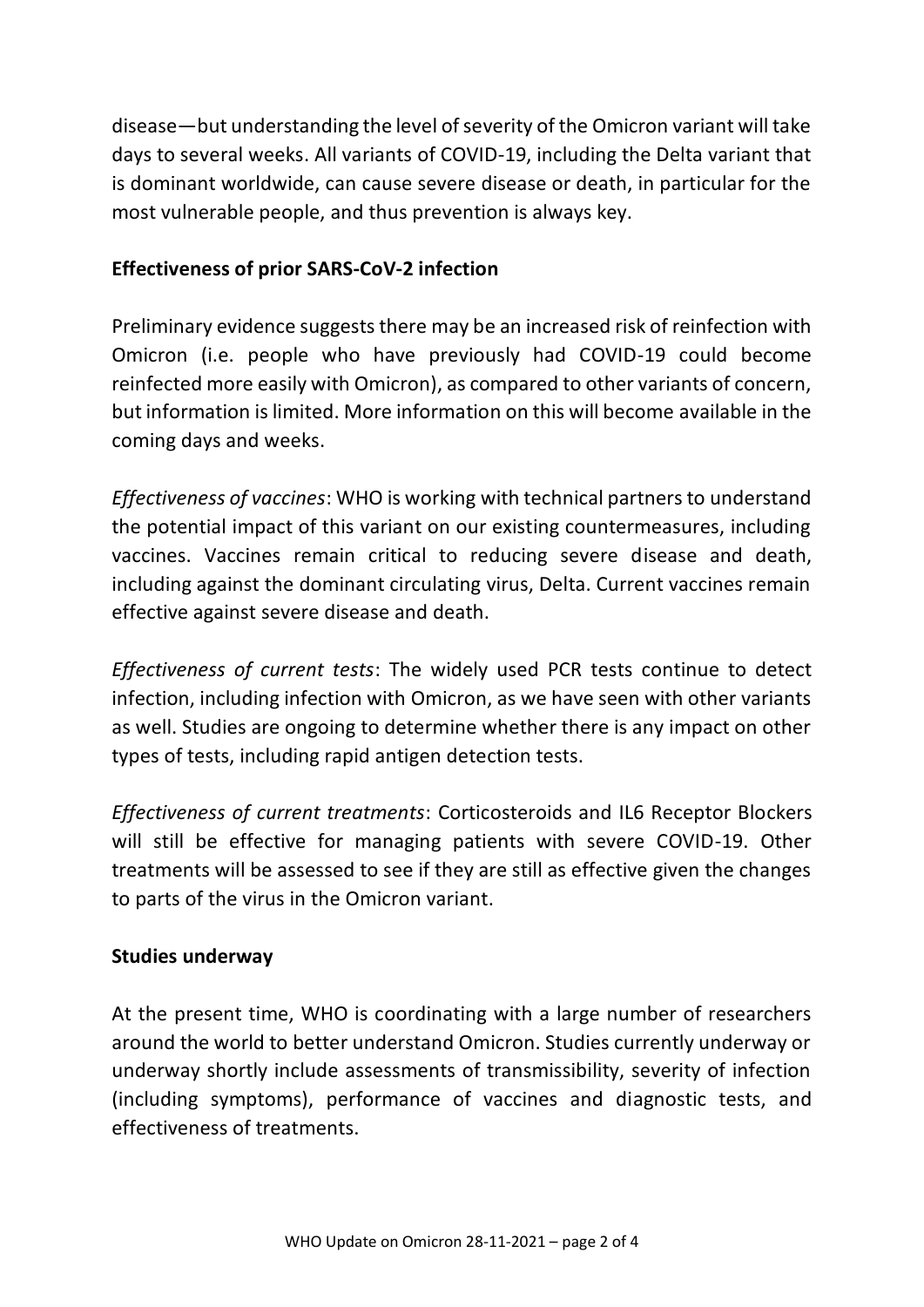WHO encourages countries to contribute the collection and sharing of hospitalized patient data through the WHO COVID-19 Clinical Data Platform to rapidly describe clinical characteristics and patient outcomes.

More information will emerge in the coming days and weeks. WHO's TAG-VE will continue to monitor and evaluate the data as it becomes available and assess how mutations in Omicron alter the behaviour of the virus.

#### **Recommended actions for countries**

As Omicron has been designated a Variant of Concern, there are several actions WHO recommends countries to undertake, including enhancing surveillance and sequencing of cases; sharing genome sequences on publicly available databases, such as GISAID; reporting initial cases or clusters to WHO; performing field investigations and laboratory assessments to better understand if Omicron has different transmission or disease characteristics, or impacts effectiveness of vaccines, therapeutics, diagnostics or public health and social measures. More detail in the announcement from 26 November.

Countries should continue to implement the effective public health measures to reduce COVID-19 circulation overall, using a risk analysis and science-based approach. They should increase some public health and medical capacities to manage an increase in cases. WHO is providing countries with support and guidance for both readiness and response.

In addition, it is vitally important that inequities in access to COVID-19 vaccines are urgently addressed to ensure that vulnerable groups everywhere, including health workers and older persons, receive their first and second doses, alongside equitable access to treatment and diagnostics.

#### **Recommended actions for people**

The most effective steps individuals can take to reduce the spread of the COVID-19 virus is to keep a physical distance of at least 1 metre from others; wear a well-fitting mask; open windows to improve ventilation; avoid poorly ventilated or crowded spaces; keep hands clean; cough or sneeze into a bent elbow or tissue; and get vaccinated when it's their turn.